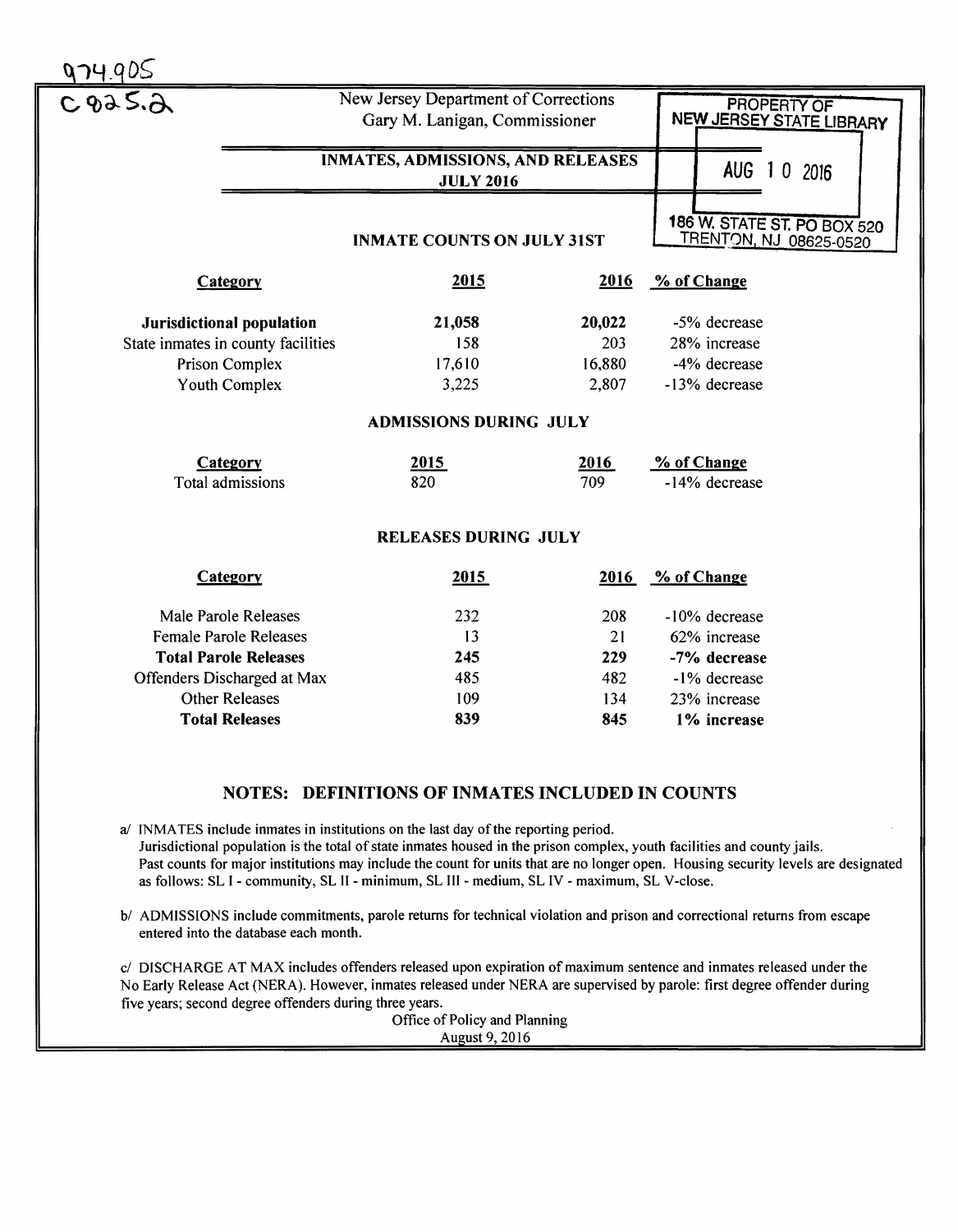| Feb<br>Mar<br>May<br>Apr<br>Jun<br>Jul<br>2013<br>2014<br>2015<br>2016<br><b>July 2015</b><br><b>TOTAL INMATES a/</b><br>20161<br>20158<br>$-5%$<br>20160<br>20066<br>20058<br>20022<br>21058<br>22993<br>22125<br>20158<br>21077<br>STATE INMATES IN COUNTY FACILITIES<br>167<br>139<br>143<br>170<br>203<br>149<br>212<br>158<br>28%<br>214<br>231<br>212<br>PRISON COMPLEX<br>16919<br>16979<br>16915<br>16920<br>16968<br>16880<br>17610<br>18887<br>18245<br>16968<br>$-4%$<br>17586<br>ADLT DIAG & TRT CTR (SL III)<br>507<br>508<br>500<br>506<br>510<br>507<br>537<br>$-6%$<br>580<br>561<br>540<br>510<br>NEW JERSEY STATE PRISON<br>1616<br>1627<br>1631<br>1629<br>1618<br>1648<br>1831<br>1641<br>0%<br>1810<br>1664<br>1618<br>1365<br>1359<br>1367<br>1355<br>1358<br>1365<br>1352<br>1%<br>1519<br>1512<br>1352<br>1358<br>251<br>268<br>264<br>274<br>260<br>276<br>296<br>$-7%$<br>312<br>298<br>312<br>260<br><b>CRAF</b><br>593<br>634<br>614<br>659<br>749<br>683<br>617<br>21%<br>958<br>683<br>864<br>671<br>Central Reception (SL V)<br>407<br>432<br>478<br>416<br>514<br>586<br>678<br>415<br>41%<br>584<br>514<br>448<br>Jones Farm (SL II)<br>202<br>198<br>186<br>181<br>169<br>163<br>202<br>$-19%$<br>280<br>280<br>169<br>223<br>9<br>$\overline{7}$<br>6<br>5<br>6<br>8<br>13<br>$-46%$<br>$\overline{7}$<br> 12 <br>8<br>8<br>1234<br>1231<br>1202<br>1202<br>1200<br>1200<br>1229<br>$-2%$<br>1418<br>1221<br>1237<br>1200<br>1193<br>1195<br>1167<br>1166<br>1162<br>1222<br>1163<br>$-5%$<br>1344<br>1203<br>1227<br>1162<br>31<br>32<br>32<br>32<br>32<br>32<br>51<br>32<br>10 <sub>1</sub><br>4<br>4<br>3<br>$-29%$<br>6<br>5<br>23<br> 18 <br> 0 <br>6<br><b>BAYSIDE STATE PRISON</b><br>2102<br>2058<br>2056<br>2109<br>2069<br>2029<br>2212<br>$-8%$<br>2191<br>2226<br>2203<br>2069<br>Main (SL 111)<br>1166<br>1139<br>1105<br>1166<br>1150<br>1153<br>1172<br>$-2%$<br>1169<br>1164<br>1173<br>1150<br>Bayside Farm (SL 11)<br>609<br>583<br>607<br>604<br>587<br>550<br>692<br>$-21%$<br>707<br>679<br>681<br>587<br>Ancora Unit (SL II)<br>327<br>336<br>339<br>344<br>332<br>326<br>348<br>$-6%$<br>350<br>348<br>332<br>349<br>MID-STATE (SL III)<br>693<br>1752<br>1718<br>1679<br>1617<br>1638<br>1651<br>2006<br>$-18%$<br>1856<br>2171<br>2011<br>1638<br>3319<br>3327<br>3371<br>3358<br>3372<br>3392<br>$-1%$<br>3343<br>3375<br>3388<br>3357<br>3372<br>NORTHERN STATE<br>2415<br>2410<br>2429<br>2420<br>2438<br>2414<br>2508<br>$-4%$<br>2397<br>2524<br>2505<br>2420<br>Main (SL1V)<br>1885<br>1897<br>1909<br>1922<br>1907<br>1937<br>1889<br>$-2%$<br>1684<br>1850<br>1921<br>1907<br>ACSU (SLV)<br>339<br>337<br>338<br>342<br>358<br>351<br>385<br>$-7%$<br>545<br>484<br>351<br>392<br>191<br>176<br>191<br>165<br>167<br>$-10%$<br>190<br>192<br>162<br>186<br>168<br>162<br>684<br>672<br>654<br>752<br>654<br>664<br>648<br>$-14%$<br>775<br>774<br>729<br>664<br>651<br>637<br>618<br>619<br>630<br>618<br>715<br>$-14%$<br>749<br>745<br>695<br>630<br>33<br>30<br>37<br>$-19%$<br>35<br>36<br>35<br>34<br>26<br>29<br>34<br>34<br>2691<br>2785<br>2765<br>2751<br>2786<br>2691<br>2696<br>0%<br>2771<br>2729<br>2786<br>2661<br>110<br>105<br>130<br>112<br>115<br>115<br>112<br>113<br>129<br>$-12%$<br>114<br>118<br>332<br>352<br>348<br>352<br>346<br>299<br>295<br>324<br>312<br>1%<br>392<br>346<br>39<br>35<br>40<br>40<br>39<br>40<br>36<br>36<br>39<br>41<br>42<br>36<br>42<br>40<br>38<br>5%<br>39<br>41<br>43<br>42<br>50<br>50<br>50<br>50<br>50<br>9%<br>46<br>51<br>46<br>49<br>50<br>51<br>79<br>78<br>83<br>83<br>83<br>84<br>84<br>0%<br>77<br>82<br>87<br>83<br>40<br>39<br>40<br>40<br>42<br>41<br>41<br>0%<br>47<br>42<br>46<br>41<br>253<br>255<br>255<br>255<br>256<br>252<br>254<br>$-1%$<br>257<br>252<br>255<br>248<br>170<br>170<br>170<br>171<br>173<br>167<br>$-2%$<br>171<br>170<br>165<br>173<br>166<br>157<br>169<br>193<br>189<br>189<br>186<br>181<br>164<br>10%<br>208<br>177<br>156<br>197<br>199<br>202<br>216<br>210<br>217<br>202<br>202<br>2%<br>170<br>200<br>197<br>141<br>178<br>27<br>27<br>20<br>30<br>30<br>13%<br>34<br>24<br>34<br>39<br>27<br>24<br>295<br>293<br>298<br>309<br>299<br>Kintock Newark (Male) Correctional Treatment Pro<br>301<br>300<br>290<br>303<br>309<br>498<br>502<br>501<br>489<br>493<br>524<br>480<br>$-8%$<br>493<br>Talbot Hall (Male)<br>520<br>486<br>481<br>87<br>84<br>88<br>89<br>88<br>85<br>88<br>$-3%$<br>Urban Renewal Corp. (Male/Female) Work Release<br>90<br>91<br>88<br>332<br>333<br>338<br>336<br>337<br>325<br>334<br>$-3%$<br>329<br><b>Tully House</b><br>337<br>334<br>337<br>125<br>125<br>123<br>124<br>132 |                                             | By Month 2016 |  |  |     | By Fiscal Year - $(06/30/XX)$ |    |  |  |  |  |     |
|-----------------------------------------------------------------------------------------------------------------------------------------------------------------------------------------------------------------------------------------------------------------------------------------------------------------------------------------------------------------------------------------------------------------------------------------------------------------------------------------------------------------------------------------------------------------------------------------------------------------------------------------------------------------------------------------------------------------------------------------------------------------------------------------------------------------------------------------------------------------------------------------------------------------------------------------------------------------------------------------------------------------------------------------------------------------------------------------------------------------------------------------------------------------------------------------------------------------------------------------------------------------------------------------------------------------------------------------------------------------------------------------------------------------------------------------------------------------------------------------------------------------------------------------------------------------------------------------------------------------------------------------------------------------------------------------------------------------------------------------------------------------------------------------------------------------------------------------------------------------------------------------------------------------------------------------------------------------------------------------------------------------------------------------------------------------------------------------------------------------------------------------------------------------------------------------------------------------------------------------------------------------------------------------------------------------------------------------------------------------------------------------------------------------------------------------------------------------------------------------------------------------------------------------------------------------------------------------------------------------------------------------------------------------------------------------------------------------------------------------------------------------------------------------------------------------------------------------------------------------------------------------------------------------------------------------------------------------------------------------------------------------------------------------------------------------------------------------------------------------------------------------------------------------------------------------------------------------------------------------------------------------------------------------------------------------------------------------------------------------------------------------------------------------------------------------------------------------------------------------------------------------------------------------------------------------------------------------------------------------------------------------------------------------------------------------------------------------------------------------------------------------------------------------------------------------------------------------------------------------------------------------------------------------------------------------------------------------------------------------------------------------------------------------------------------------------------------------------------------------------------------------------------------------------------------------------------------------------------------------------------------------------------------------------------------------------------------------------------------------------------------------------------------------------------------------------------------------------------------------------------------------------------------------------------------------------------------------------------------------------------------------------------------------------------------|---------------------------------------------|---------------|--|--|-----|-------------------------------|----|--|--|--|--|-----|
|                                                                                                                                                                                                                                                                                                                                                                                                                                                                                                                                                                                                                                                                                                                                                                                                                                                                                                                                                                                                                                                                                                                                                                                                                                                                                                                                                                                                                                                                                                                                                                                                                                                                                                                                                                                                                                                                                                                                                                                                                                                                                                                                                                                                                                                                                                                                                                                                                                                                                                                                                                                                                                                                                                                                                                                                                                                                                                                                                                                                                                                                                                                                                                                                                                                                                                                                                                                                                                                                                                                                                                                                                                                                                                                                                                                                                                                                                                                                                                                                                                                                                                                                                                                                                                                                                                                                                                                                                                                                                                                                                                                                                                                                                   |                                             |               |  |  |     |                               |    |  |  |  |  |     |
|                                                                                                                                                                                                                                                                                                                                                                                                                                                                                                                                                                                                                                                                                                                                                                                                                                                                                                                                                                                                                                                                                                                                                                                                                                                                                                                                                                                                                                                                                                                                                                                                                                                                                                                                                                                                                                                                                                                                                                                                                                                                                                                                                                                                                                                                                                                                                                                                                                                                                                                                                                                                                                                                                                                                                                                                                                                                                                                                                                                                                                                                                                                                                                                                                                                                                                                                                                                                                                                                                                                                                                                                                                                                                                                                                                                                                                                                                                                                                                                                                                                                                                                                                                                                                                                                                                                                                                                                                                                                                                                                                                                                                                                                                   |                                             |               |  |  |     |                               |    |  |  |  |  |     |
|                                                                                                                                                                                                                                                                                                                                                                                                                                                                                                                                                                                                                                                                                                                                                                                                                                                                                                                                                                                                                                                                                                                                                                                                                                                                                                                                                                                                                                                                                                                                                                                                                                                                                                                                                                                                                                                                                                                                                                                                                                                                                                                                                                                                                                                                                                                                                                                                                                                                                                                                                                                                                                                                                                                                                                                                                                                                                                                                                                                                                                                                                                                                                                                                                                                                                                                                                                                                                                                                                                                                                                                                                                                                                                                                                                                                                                                                                                                                                                                                                                                                                                                                                                                                                                                                                                                                                                                                                                                                                                                                                                                                                                                                                   |                                             |               |  |  |     |                               |    |  |  |  |  |     |
|                                                                                                                                                                                                                                                                                                                                                                                                                                                                                                                                                                                                                                                                                                                                                                                                                                                                                                                                                                                                                                                                                                                                                                                                                                                                                                                                                                                                                                                                                                                                                                                                                                                                                                                                                                                                                                                                                                                                                                                                                                                                                                                                                                                                                                                                                                                                                                                                                                                                                                                                                                                                                                                                                                                                                                                                                                                                                                                                                                                                                                                                                                                                                                                                                                                                                                                                                                                                                                                                                                                                                                                                                                                                                                                                                                                                                                                                                                                                                                                                                                                                                                                                                                                                                                                                                                                                                                                                                                                                                                                                                                                                                                                                                   |                                             |               |  |  |     |                               |    |  |  |  |  |     |
|                                                                                                                                                                                                                                                                                                                                                                                                                                                                                                                                                                                                                                                                                                                                                                                                                                                                                                                                                                                                                                                                                                                                                                                                                                                                                                                                                                                                                                                                                                                                                                                                                                                                                                                                                                                                                                                                                                                                                                                                                                                                                                                                                                                                                                                                                                                                                                                                                                                                                                                                                                                                                                                                                                                                                                                                                                                                                                                                                                                                                                                                                                                                                                                                                                                                                                                                                                                                                                                                                                                                                                                                                                                                                                                                                                                                                                                                                                                                                                                                                                                                                                                                                                                                                                                                                                                                                                                                                                                                                                                                                                                                                                                                                   |                                             |               |  |  |     |                               |    |  |  |  |  |     |
|                                                                                                                                                                                                                                                                                                                                                                                                                                                                                                                                                                                                                                                                                                                                                                                                                                                                                                                                                                                                                                                                                                                                                                                                                                                                                                                                                                                                                                                                                                                                                                                                                                                                                                                                                                                                                                                                                                                                                                                                                                                                                                                                                                                                                                                                                                                                                                                                                                                                                                                                                                                                                                                                                                                                                                                                                                                                                                                                                                                                                                                                                                                                                                                                                                                                                                                                                                                                                                                                                                                                                                                                                                                                                                                                                                                                                                                                                                                                                                                                                                                                                                                                                                                                                                                                                                                                                                                                                                                                                                                                                                                                                                                                                   |                                             |               |  |  |     |                               |    |  |  |  |  |     |
|                                                                                                                                                                                                                                                                                                                                                                                                                                                                                                                                                                                                                                                                                                                                                                                                                                                                                                                                                                                                                                                                                                                                                                                                                                                                                                                                                                                                                                                                                                                                                                                                                                                                                                                                                                                                                                                                                                                                                                                                                                                                                                                                                                                                                                                                                                                                                                                                                                                                                                                                                                                                                                                                                                                                                                                                                                                                                                                                                                                                                                                                                                                                                                                                                                                                                                                                                                                                                                                                                                                                                                                                                                                                                                                                                                                                                                                                                                                                                                                                                                                                                                                                                                                                                                                                                                                                                                                                                                                                                                                                                                                                                                                                                   | Main (SL IV)                                |               |  |  |     |                               |    |  |  |  |  |     |
|                                                                                                                                                                                                                                                                                                                                                                                                                                                                                                                                                                                                                                                                                                                                                                                                                                                                                                                                                                                                                                                                                                                                                                                                                                                                                                                                                                                                                                                                                                                                                                                                                                                                                                                                                                                                                                                                                                                                                                                                                                                                                                                                                                                                                                                                                                                                                                                                                                                                                                                                                                                                                                                                                                                                                                                                                                                                                                                                                                                                                                                                                                                                                                                                                                                                                                                                                                                                                                                                                                                                                                                                                                                                                                                                                                                                                                                                                                                                                                                                                                                                                                                                                                                                                                                                                                                                                                                                                                                                                                                                                                                                                                                                                   | Ad-Seg (SL V)                               |               |  |  |     |                               |    |  |  |  |  |     |
|                                                                                                                                                                                                                                                                                                                                                                                                                                                                                                                                                                                                                                                                                                                                                                                                                                                                                                                                                                                                                                                                                                                                                                                                                                                                                                                                                                                                                                                                                                                                                                                                                                                                                                                                                                                                                                                                                                                                                                                                                                                                                                                                                                                                                                                                                                                                                                                                                                                                                                                                                                                                                                                                                                                                                                                                                                                                                                                                                                                                                                                                                                                                                                                                                                                                                                                                                                                                                                                                                                                                                                                                                                                                                                                                                                                                                                                                                                                                                                                                                                                                                                                                                                                                                                                                                                                                                                                                                                                                                                                                                                                                                                                                                   |                                             |               |  |  |     |                               |    |  |  |  |  |     |
|                                                                                                                                                                                                                                                                                                                                                                                                                                                                                                                                                                                                                                                                                                                                                                                                                                                                                                                                                                                                                                                                                                                                                                                                                                                                                                                                                                                                                                                                                                                                                                                                                                                                                                                                                                                                                                                                                                                                                                                                                                                                                                                                                                                                                                                                                                                                                                                                                                                                                                                                                                                                                                                                                                                                                                                                                                                                                                                                                                                                                                                                                                                                                                                                                                                                                                                                                                                                                                                                                                                                                                                                                                                                                                                                                                                                                                                                                                                                                                                                                                                                                                                                                                                                                                                                                                                                                                                                                                                                                                                                                                                                                                                                                   |                                             |               |  |  |     |                               |    |  |  |  |  |     |
|                                                                                                                                                                                                                                                                                                                                                                                                                                                                                                                                                                                                                                                                                                                                                                                                                                                                                                                                                                                                                                                                                                                                                                                                                                                                                                                                                                                                                                                                                                                                                                                                                                                                                                                                                                                                                                                                                                                                                                                                                                                                                                                                                                                                                                                                                                                                                                                                                                                                                                                                                                                                                                                                                                                                                                                                                                                                                                                                                                                                                                                                                                                                                                                                                                                                                                                                                                                                                                                                                                                                                                                                                                                                                                                                                                                                                                                                                                                                                                                                                                                                                                                                                                                                                                                                                                                                                                                                                                                                                                                                                                                                                                                                                   |                                             |               |  |  |     |                               |    |  |  |  |  |     |
|                                                                                                                                                                                                                                                                                                                                                                                                                                                                                                                                                                                                                                                                                                                                                                                                                                                                                                                                                                                                                                                                                                                                                                                                                                                                                                                                                                                                                                                                                                                                                                                                                                                                                                                                                                                                                                                                                                                                                                                                                                                                                                                                                                                                                                                                                                                                                                                                                                                                                                                                                                                                                                                                                                                                                                                                                                                                                                                                                                                                                                                                                                                                                                                                                                                                                                                                                                                                                                                                                                                                                                                                                                                                                                                                                                                                                                                                                                                                                                                                                                                                                                                                                                                                                                                                                                                                                                                                                                                                                                                                                                                                                                                                                   |                                             |               |  |  |     |                               |    |  |  |  |  |     |
|                                                                                                                                                                                                                                                                                                                                                                                                                                                                                                                                                                                                                                                                                                                                                                                                                                                                                                                                                                                                                                                                                                                                                                                                                                                                                                                                                                                                                                                                                                                                                                                                                                                                                                                                                                                                                                                                                                                                                                                                                                                                                                                                                                                                                                                                                                                                                                                                                                                                                                                                                                                                                                                                                                                                                                                                                                                                                                                                                                                                                                                                                                                                                                                                                                                                                                                                                                                                                                                                                                                                                                                                                                                                                                                                                                                                                                                                                                                                                                                                                                                                                                                                                                                                                                                                                                                                                                                                                                                                                                                                                                                                                                                                                   | CENTRAL MEDICAL UNIT (SL IV)                |               |  |  |     |                               |    |  |  |  |  |     |
|                                                                                                                                                                                                                                                                                                                                                                                                                                                                                                                                                                                                                                                                                                                                                                                                                                                                                                                                                                                                                                                                                                                                                                                                                                                                                                                                                                                                                                                                                                                                                                                                                                                                                                                                                                                                                                                                                                                                                                                                                                                                                                                                                                                                                                                                                                                                                                                                                                                                                                                                                                                                                                                                                                                                                                                                                                                                                                                                                                                                                                                                                                                                                                                                                                                                                                                                                                                                                                                                                                                                                                                                                                                                                                                                                                                                                                                                                                                                                                                                                                                                                                                                                                                                                                                                                                                                                                                                                                                                                                                                                                                                                                                                                   | EAST JERSEY STATE PRISON                    |               |  |  |     |                               |    |  |  |  |  |     |
|                                                                                                                                                                                                                                                                                                                                                                                                                                                                                                                                                                                                                                                                                                                                                                                                                                                                                                                                                                                                                                                                                                                                                                                                                                                                                                                                                                                                                                                                                                                                                                                                                                                                                                                                                                                                                                                                                                                                                                                                                                                                                                                                                                                                                                                                                                                                                                                                                                                                                                                                                                                                                                                                                                                                                                                                                                                                                                                                                                                                                                                                                                                                                                                                                                                                                                                                                                                                                                                                                                                                                                                                                                                                                                                                                                                                                                                                                                                                                                                                                                                                                                                                                                                                                                                                                                                                                                                                                                                                                                                                                                                                                                                                                   | Main (SL 1V)                                |               |  |  |     |                               |    |  |  |  |  |     |
|                                                                                                                                                                                                                                                                                                                                                                                                                                                                                                                                                                                                                                                                                                                                                                                                                                                                                                                                                                                                                                                                                                                                                                                                                                                                                                                                                                                                                                                                                                                                                                                                                                                                                                                                                                                                                                                                                                                                                                                                                                                                                                                                                                                                                                                                                                                                                                                                                                                                                                                                                                                                                                                                                                                                                                                                                                                                                                                                                                                                                                                                                                                                                                                                                                                                                                                                                                                                                                                                                                                                                                                                                                                                                                                                                                                                                                                                                                                                                                                                                                                                                                                                                                                                                                                                                                                                                                                                                                                                                                                                                                                                                                                                                   | Rahway Camp (SL II)                         |               |  |  |     |                               |    |  |  |  |  |     |
|                                                                                                                                                                                                                                                                                                                                                                                                                                                                                                                                                                                                                                                                                                                                                                                                                                                                                                                                                                                                                                                                                                                                                                                                                                                                                                                                                                                                                                                                                                                                                                                                                                                                                                                                                                                                                                                                                                                                                                                                                                                                                                                                                                                                                                                                                                                                                                                                                                                                                                                                                                                                                                                                                                                                                                                                                                                                                                                                                                                                                                                                                                                                                                                                                                                                                                                                                                                                                                                                                                                                                                                                                                                                                                                                                                                                                                                                                                                                                                                                                                                                                                                                                                                                                                                                                                                                                                                                                                                                                                                                                                                                                                                                                   | Detention (SLV)                             |               |  |  |     |                               |    |  |  |  |  |     |
|                                                                                                                                                                                                                                                                                                                                                                                                                                                                                                                                                                                                                                                                                                                                                                                                                                                                                                                                                                                                                                                                                                                                                                                                                                                                                                                                                                                                                                                                                                                                                                                                                                                                                                                                                                                                                                                                                                                                                                                                                                                                                                                                                                                                                                                                                                                                                                                                                                                                                                                                                                                                                                                                                                                                                                                                                                                                                                                                                                                                                                                                                                                                                                                                                                                                                                                                                                                                                                                                                                                                                                                                                                                                                                                                                                                                                                                                                                                                                                                                                                                                                                                                                                                                                                                                                                                                                                                                                                                                                                                                                                                                                                                                                   |                                             |               |  |  |     |                               |    |  |  |  |  |     |
|                                                                                                                                                                                                                                                                                                                                                                                                                                                                                                                                                                                                                                                                                                                                                                                                                                                                                                                                                                                                                                                                                                                                                                                                                                                                                                                                                                                                                                                                                                                                                                                                                                                                                                                                                                                                                                                                                                                                                                                                                                                                                                                                                                                                                                                                                                                                                                                                                                                                                                                                                                                                                                                                                                                                                                                                                                                                                                                                                                                                                                                                                                                                                                                                                                                                                                                                                                                                                                                                                                                                                                                                                                                                                                                                                                                                                                                                                                                                                                                                                                                                                                                                                                                                                                                                                                                                                                                                                                                                                                                                                                                                                                                                                   |                                             |               |  |  |     |                               |    |  |  |  |  |     |
|                                                                                                                                                                                                                                                                                                                                                                                                                                                                                                                                                                                                                                                                                                                                                                                                                                                                                                                                                                                                                                                                                                                                                                                                                                                                                                                                                                                                                                                                                                                                                                                                                                                                                                                                                                                                                                                                                                                                                                                                                                                                                                                                                                                                                                                                                                                                                                                                                                                                                                                                                                                                                                                                                                                                                                                                                                                                                                                                                                                                                                                                                                                                                                                                                                                                                                                                                                                                                                                                                                                                                                                                                                                                                                                                                                                                                                                                                                                                                                                                                                                                                                                                                                                                                                                                                                                                                                                                                                                                                                                                                                                                                                                                                   |                                             |               |  |  |     |                               |    |  |  |  |  |     |
|                                                                                                                                                                                                                                                                                                                                                                                                                                                                                                                                                                                                                                                                                                                                                                                                                                                                                                                                                                                                                                                                                                                                                                                                                                                                                                                                                                                                                                                                                                                                                                                                                                                                                                                                                                                                                                                                                                                                                                                                                                                                                                                                                                                                                                                                                                                                                                                                                                                                                                                                                                                                                                                                                                                                                                                                                                                                                                                                                                                                                                                                                                                                                                                                                                                                                                                                                                                                                                                                                                                                                                                                                                                                                                                                                                                                                                                                                                                                                                                                                                                                                                                                                                                                                                                                                                                                                                                                                                                                                                                                                                                                                                                                                   |                                             |               |  |  |     |                               |    |  |  |  |  |     |
|                                                                                                                                                                                                                                                                                                                                                                                                                                                                                                                                                                                                                                                                                                                                                                                                                                                                                                                                                                                                                                                                                                                                                                                                                                                                                                                                                                                                                                                                                                                                                                                                                                                                                                                                                                                                                                                                                                                                                                                                                                                                                                                                                                                                                                                                                                                                                                                                                                                                                                                                                                                                                                                                                                                                                                                                                                                                                                                                                                                                                                                                                                                                                                                                                                                                                                                                                                                                                                                                                                                                                                                                                                                                                                                                                                                                                                                                                                                                                                                                                                                                                                                                                                                                                                                                                                                                                                                                                                                                                                                                                                                                                                                                                   |                                             |               |  |  |     |                               |    |  |  |  |  |     |
|                                                                                                                                                                                                                                                                                                                                                                                                                                                                                                                                                                                                                                                                                                                                                                                                                                                                                                                                                                                                                                                                                                                                                                                                                                                                                                                                                                                                                                                                                                                                                                                                                                                                                                                                                                                                                                                                                                                                                                                                                                                                                                                                                                                                                                                                                                                                                                                                                                                                                                                                                                                                                                                                                                                                                                                                                                                                                                                                                                                                                                                                                                                                                                                                                                                                                                                                                                                                                                                                                                                                                                                                                                                                                                                                                                                                                                                                                                                                                                                                                                                                                                                                                                                                                                                                                                                                                                                                                                                                                                                                                                                                                                                                                   |                                             |               |  |  |     |                               |    |  |  |  |  |     |
|                                                                                                                                                                                                                                                                                                                                                                                                                                                                                                                                                                                                                                                                                                                                                                                                                                                                                                                                                                                                                                                                                                                                                                                                                                                                                                                                                                                                                                                                                                                                                                                                                                                                                                                                                                                                                                                                                                                                                                                                                                                                                                                                                                                                                                                                                                                                                                                                                                                                                                                                                                                                                                                                                                                                                                                                                                                                                                                                                                                                                                                                                                                                                                                                                                                                                                                                                                                                                                                                                                                                                                                                                                                                                                                                                                                                                                                                                                                                                                                                                                                                                                                                                                                                                                                                                                                                                                                                                                                                                                                                                                                                                                                                                   | SOUTHERN STATE (SL 111)                     |               |  |  |     |                               |    |  |  |  |  |     |
|                                                                                                                                                                                                                                                                                                                                                                                                                                                                                                                                                                                                                                                                                                                                                                                                                                                                                                                                                                                                                                                                                                                                                                                                                                                                                                                                                                                                                                                                                                                                                                                                                                                                                                                                                                                                                                                                                                                                                                                                                                                                                                                                                                                                                                                                                                                                                                                                                                                                                                                                                                                                                                                                                                                                                                                                                                                                                                                                                                                                                                                                                                                                                                                                                                                                                                                                                                                                                                                                                                                                                                                                                                                                                                                                                                                                                                                                                                                                                                                                                                                                                                                                                                                                                                                                                                                                                                                                                                                                                                                                                                                                                                                                                   | SOUTH WOODS (SL III)                        |               |  |  |     |                               |    |  |  |  |  |     |
|                                                                                                                                                                                                                                                                                                                                                                                                                                                                                                                                                                                                                                                                                                                                                                                                                                                                                                                                                                                                                                                                                                                                                                                                                                                                                                                                                                                                                                                                                                                                                                                                                                                                                                                                                                                                                                                                                                                                                                                                                                                                                                                                                                                                                                                                                                                                                                                                                                                                                                                                                                                                                                                                                                                                                                                                                                                                                                                                                                                                                                                                                                                                                                                                                                                                                                                                                                                                                                                                                                                                                                                                                                                                                                                                                                                                                                                                                                                                                                                                                                                                                                                                                                                                                                                                                                                                                                                                                                                                                                                                                                                                                                                                                   |                                             |               |  |  |     |                               |    |  |  |  |  |     |
|                                                                                                                                                                                                                                                                                                                                                                                                                                                                                                                                                                                                                                                                                                                                                                                                                                                                                                                                                                                                                                                                                                                                                                                                                                                                                                                                                                                                                                                                                                                                                                                                                                                                                                                                                                                                                                                                                                                                                                                                                                                                                                                                                                                                                                                                                                                                                                                                                                                                                                                                                                                                                                                                                                                                                                                                                                                                                                                                                                                                                                                                                                                                                                                                                                                                                                                                                                                                                                                                                                                                                                                                                                                                                                                                                                                                                                                                                                                                                                                                                                                                                                                                                                                                                                                                                                                                                                                                                                                                                                                                                                                                                                                                                   |                                             |               |  |  |     |                               |    |  |  |  |  |     |
|                                                                                                                                                                                                                                                                                                                                                                                                                                                                                                                                                                                                                                                                                                                                                                                                                                                                                                                                                                                                                                                                                                                                                                                                                                                                                                                                                                                                                                                                                                                                                                                                                                                                                                                                                                                                                                                                                                                                                                                                                                                                                                                                                                                                                                                                                                                                                                                                                                                                                                                                                                                                                                                                                                                                                                                                                                                                                                                                                                                                                                                                                                                                                                                                                                                                                                                                                                                                                                                                                                                                                                                                                                                                                                                                                                                                                                                                                                                                                                                                                                                                                                                                                                                                                                                                                                                                                                                                                                                                                                                                                                                                                                                                                   |                                             |               |  |  |     |                               |    |  |  |  |  |     |
|                                                                                                                                                                                                                                                                                                                                                                                                                                                                                                                                                                                                                                                                                                                                                                                                                                                                                                                                                                                                                                                                                                                                                                                                                                                                                                                                                                                                                                                                                                                                                                                                                                                                                                                                                                                                                                                                                                                                                                                                                                                                                                                                                                                                                                                                                                                                                                                                                                                                                                                                                                                                                                                                                                                                                                                                                                                                                                                                                                                                                                                                                                                                                                                                                                                                                                                                                                                                                                                                                                                                                                                                                                                                                                                                                                                                                                                                                                                                                                                                                                                                                                                                                                                                                                                                                                                                                                                                                                                                                                                                                                                                                                                                                   | OCCU (SLV)                                  |               |  |  |     |                               |    |  |  |  |  |     |
|                                                                                                                                                                                                                                                                                                                                                                                                                                                                                                                                                                                                                                                                                                                                                                                                                                                                                                                                                                                                                                                                                                                                                                                                                                                                                                                                                                                                                                                                                                                                                                                                                                                                                                                                                                                                                                                                                                                                                                                                                                                                                                                                                                                                                                                                                                                                                                                                                                                                                                                                                                                                                                                                                                                                                                                                                                                                                                                                                                                                                                                                                                                                                                                                                                                                                                                                                                                                                                                                                                                                                                                                                                                                                                                                                                                                                                                                                                                                                                                                                                                                                                                                                                                                                                                                                                                                                                                                                                                                                                                                                                                                                                                                                   | Fresh Start Program                         |               |  |  |     |                               |    |  |  |  |  |     |
|                                                                                                                                                                                                                                                                                                                                                                                                                                                                                                                                                                                                                                                                                                                                                                                                                                                                                                                                                                                                                                                                                                                                                                                                                                                                                                                                                                                                                                                                                                                                                                                                                                                                                                                                                                                                                                                                                                                                                                                                                                                                                                                                                                                                                                                                                                                                                                                                                                                                                                                                                                                                                                                                                                                                                                                                                                                                                                                                                                                                                                                                                                                                                                                                                                                                                                                                                                                                                                                                                                                                                                                                                                                                                                                                                                                                                                                                                                                                                                                                                                                                                                                                                                                                                                                                                                                                                                                                                                                                                                                                                                                                                                                                                   | Delta Unit (SL V)                           |               |  |  |     |                               |    |  |  |  |  |     |
|                                                                                                                                                                                                                                                                                                                                                                                                                                                                                                                                                                                                                                                                                                                                                                                                                                                                                                                                                                                                                                                                                                                                                                                                                                                                                                                                                                                                                                                                                                                                                                                                                                                                                                                                                                                                                                                                                                                                                                                                                                                                                                                                                                                                                                                                                                                                                                                                                                                                                                                                                                                                                                                                                                                                                                                                                                                                                                                                                                                                                                                                                                                                                                                                                                                                                                                                                                                                                                                                                                                                                                                                                                                                                                                                                                                                                                                                                                                                                                                                                                                                                                                                                                                                                                                                                                                                                                                                                                                                                                                                                                                                                                                                                   | <b>EDNA MAHAN</b>                           |               |  |  |     |                               |    |  |  |  |  |     |
|                                                                                                                                                                                                                                                                                                                                                                                                                                                                                                                                                                                                                                                                                                                                                                                                                                                                                                                                                                                                                                                                                                                                                                                                                                                                                                                                                                                                                                                                                                                                                                                                                                                                                                                                                                                                                                                                                                                                                                                                                                                                                                                                                                                                                                                                                                                                                                                                                                                                                                                                                                                                                                                                                                                                                                                                                                                                                                                                                                                                                                                                                                                                                                                                                                                                                                                                                                                                                                                                                                                                                                                                                                                                                                                                                                                                                                                                                                                                                                                                                                                                                                                                                                                                                                                                                                                                                                                                                                                                                                                                                                                                                                                                                   | Main (SL II)                                |               |  |  |     |                               |    |  |  |  |  |     |
|                                                                                                                                                                                                                                                                                                                                                                                                                                                                                                                                                                                                                                                                                                                                                                                                                                                                                                                                                                                                                                                                                                                                                                                                                                                                                                                                                                                                                                                                                                                                                                                                                                                                                                                                                                                                                                                                                                                                                                                                                                                                                                                                                                                                                                                                                                                                                                                                                                                                                                                                                                                                                                                                                                                                                                                                                                                                                                                                                                                                                                                                                                                                                                                                                                                                                                                                                                                                                                                                                                                                                                                                                                                                                                                                                                                                                                                                                                                                                                                                                                                                                                                                                                                                                                                                                                                                                                                                                                                                                                                                                                                                                                                                                   | AD SEG (SL V)                               |               |  |  |     |                               |    |  |  |  |  |     |
|                                                                                                                                                                                                                                                                                                                                                                                                                                                                                                                                                                                                                                                                                                                                                                                                                                                                                                                                                                                                                                                                                                                                                                                                                                                                                                                                                                                                                                                                                                                                                                                                                                                                                                                                                                                                                                                                                                                                                                                                                                                                                                                                                                                                                                                                                                                                                                                                                                                                                                                                                                                                                                                                                                                                                                                                                                                                                                                                                                                                                                                                                                                                                                                                                                                                                                                                                                                                                                                                                                                                                                                                                                                                                                                                                                                                                                                                                                                                                                                                                                                                                                                                                                                                                                                                                                                                                                                                                                                                                                                                                                                                                                                                                   | CONTR. HALFWAY HOUSE (SL I)                 |               |  |  |     |                               |    |  |  |  |  |     |
|                                                                                                                                                                                                                                                                                                                                                                                                                                                                                                                                                                                                                                                                                                                                                                                                                                                                                                                                                                                                                                                                                                                                                                                                                                                                                                                                                                                                                                                                                                                                                                                                                                                                                                                                                                                                                                                                                                                                                                                                                                                                                                                                                                                                                                                                                                                                                                                                                                                                                                                                                                                                                                                                                                                                                                                                                                                                                                                                                                                                                                                                                                                                                                                                                                                                                                                                                                                                                                                                                                                                                                                                                                                                                                                                                                                                                                                                                                                                                                                                                                                                                                                                                                                                                                                                                                                                                                                                                                                                                                                                                                                                                                                                                   | Ballington (T.L.C.)                         |               |  |  |     |                               |    |  |  |  |  |     |
|                                                                                                                                                                                                                                                                                                                                                                                                                                                                                                                                                                                                                                                                                                                                                                                                                                                                                                                                                                                                                                                                                                                                                                                                                                                                                                                                                                                                                                                                                                                                                                                                                                                                                                                                                                                                                                                                                                                                                                                                                                                                                                                                                                                                                                                                                                                                                                                                                                                                                                                                                                                                                                                                                                                                                                                                                                                                                                                                                                                                                                                                                                                                                                                                                                                                                                                                                                                                                                                                                                                                                                                                                                                                                                                                                                                                                                                                                                                                                                                                                                                                                                                                                                                                                                                                                                                                                                                                                                                                                                                                                                                                                                                                                   | Bo Robinson Columbus House                  |               |  |  |     |                               |    |  |  |  |  |     |
|                                                                                                                                                                                                                                                                                                                                                                                                                                                                                                                                                                                                                                                                                                                                                                                                                                                                                                                                                                                                                                                                                                                                                                                                                                                                                                                                                                                                                                                                                                                                                                                                                                                                                                                                                                                                                                                                                                                                                                                                                                                                                                                                                                                                                                                                                                                                                                                                                                                                                                                                                                                                                                                                                                                                                                                                                                                                                                                                                                                                                                                                                                                                                                                                                                                                                                                                                                                                                                                                                                                                                                                                                                                                                                                                                                                                                                                                                                                                                                                                                                                                                                                                                                                                                                                                                                                                                                                                                                                                                                                                                                                                                                                                                   | <b>Bo Robinson</b>                          |               |  |  |     |                               |    |  |  |  |  |     |
|                                                                                                                                                                                                                                                                                                                                                                                                                                                                                                                                                                                                                                                                                                                                                                                                                                                                                                                                                                                                                                                                                                                                                                                                                                                                                                                                                                                                                                                                                                                                                                                                                                                                                                                                                                                                                                                                                                                                                                                                                                                                                                                                                                                                                                                                                                                                                                                                                                                                                                                                                                                                                                                                                                                                                                                                                                                                                                                                                                                                                                                                                                                                                                                                                                                                                                                                                                                                                                                                                                                                                                                                                                                                                                                                                                                                                                                                                                                                                                                                                                                                                                                                                                                                                                                                                                                                                                                                                                                                                                                                                                                                                                                                                   | Clinton House                               |               |  |  |     |                               |    |  |  |  |  |     |
|                                                                                                                                                                                                                                                                                                                                                                                                                                                                                                                                                                                                                                                                                                                                                                                                                                                                                                                                                                                                                                                                                                                                                                                                                                                                                                                                                                                                                                                                                                                                                                                                                                                                                                                                                                                                                                                                                                                                                                                                                                                                                                                                                                                                                                                                                                                                                                                                                                                                                                                                                                                                                                                                                                                                                                                                                                                                                                                                                                                                                                                                                                                                                                                                                                                                                                                                                                                                                                                                                                                                                                                                                                                                                                                                                                                                                                                                                                                                                                                                                                                                                                                                                                                                                                                                                                                                                                                                                                                                                                                                                                                                                                                                                   | C.U.R.A.                                    |               |  |  |     |                               |    |  |  |  |  |     |
|                                                                                                                                                                                                                                                                                                                                                                                                                                                                                                                                                                                                                                                                                                                                                                                                                                                                                                                                                                                                                                                                                                                                                                                                                                                                                                                                                                                                                                                                                                                                                                                                                                                                                                                                                                                                                                                                                                                                                                                                                                                                                                                                                                                                                                                                                                                                                                                                                                                                                                                                                                                                                                                                                                                                                                                                                                                                                                                                                                                                                                                                                                                                                                                                                                                                                                                                                                                                                                                                                                                                                                                                                                                                                                                                                                                                                                                                                                                                                                                                                                                                                                                                                                                                                                                                                                                                                                                                                                                                                                                                                                                                                                                                                   | Fenwick (Female)                            |               |  |  |     |                               |    |  |  |  |  |     |
|                                                                                                                                                                                                                                                                                                                                                                                                                                                                                                                                                                                                                                                                                                                                                                                                                                                                                                                                                                                                                                                                                                                                                                                                                                                                                                                                                                                                                                                                                                                                                                                                                                                                                                                                                                                                                                                                                                                                                                                                                                                                                                                                                                                                                                                                                                                                                                                                                                                                                                                                                                                                                                                                                                                                                                                                                                                                                                                                                                                                                                                                                                                                                                                                                                                                                                                                                                                                                                                                                                                                                                                                                                                                                                                                                                                                                                                                                                                                                                                                                                                                                                                                                                                                                                                                                                                                                                                                                                                                                                                                                                                                                                                                                   | Fletcher House (VOA)                        |               |  |  |     |                               |    |  |  |  |  |     |
|                                                                                                                                                                                                                                                                                                                                                                                                                                                                                                                                                                                                                                                                                                                                                                                                                                                                                                                                                                                                                                                                                                                                                                                                                                                                                                                                                                                                                                                                                                                                                                                                                                                                                                                                                                                                                                                                                                                                                                                                                                                                                                                                                                                                                                                                                                                                                                                                                                                                                                                                                                                                                                                                                                                                                                                                                                                                                                                                                                                                                                                                                                                                                                                                                                                                                                                                                                                                                                                                                                                                                                                                                                                                                                                                                                                                                                                                                                                                                                                                                                                                                                                                                                                                                                                                                                                                                                                                                                                                                                                                                                                                                                                                                   | Garret House (VOA) (Female)                 |               |  |  |     |                               |    |  |  |  |  |     |
|                                                                                                                                                                                                                                                                                                                                                                                                                                                                                                                                                                                                                                                                                                                                                                                                                                                                                                                                                                                                                                                                                                                                                                                                                                                                                                                                                                                                                                                                                                                                                                                                                                                                                                                                                                                                                                                                                                                                                                                                                                                                                                                                                                                                                                                                                                                                                                                                                                                                                                                                                                                                                                                                                                                                                                                                                                                                                                                                                                                                                                                                                                                                                                                                                                                                                                                                                                                                                                                                                                                                                                                                                                                                                                                                                                                                                                                                                                                                                                                                                                                                                                                                                                                                                                                                                                                                                                                                                                                                                                                                                                                                                                                                                   | Harbor                                      |               |  |  |     |                               |    |  |  |  |  |     |
|                                                                                                                                                                                                                                                                                                                                                                                                                                                                                                                                                                                                                                                                                                                                                                                                                                                                                                                                                                                                                                                                                                                                                                                                                                                                                                                                                                                                                                                                                                                                                                                                                                                                                                                                                                                                                                                                                                                                                                                                                                                                                                                                                                                                                                                                                                                                                                                                                                                                                                                                                                                                                                                                                                                                                                                                                                                                                                                                                                                                                                                                                                                                                                                                                                                                                                                                                                                                                                                                                                                                                                                                                                                                                                                                                                                                                                                                                                                                                                                                                                                                                                                                                                                                                                                                                                                                                                                                                                                                                                                                                                                                                                                                                   | Hope Hall                                   |               |  |  |     |                               |    |  |  |  |  |     |
|                                                                                                                                                                                                                                                                                                                                                                                                                                                                                                                                                                                                                                                                                                                                                                                                                                                                                                                                                                                                                                                                                                                                                                                                                                                                                                                                                                                                                                                                                                                                                                                                                                                                                                                                                                                                                                                                                                                                                                                                                                                                                                                                                                                                                                                                                                                                                                                                                                                                                                                                                                                                                                                                                                                                                                                                                                                                                                                                                                                                                                                                                                                                                                                                                                                                                                                                                                                                                                                                                                                                                                                                                                                                                                                                                                                                                                                                                                                                                                                                                                                                                                                                                                                                                                                                                                                                                                                                                                                                                                                                                                                                                                                                                   | Kintock Bridgeton Substance Abuse (Male)    |               |  |  |     |                               |    |  |  |  |  |     |
|                                                                                                                                                                                                                                                                                                                                                                                                                                                                                                                                                                                                                                                                                                                                                                                                                                                                                                                                                                                                                                                                                                                                                                                                                                                                                                                                                                                                                                                                                                                                                                                                                                                                                                                                                                                                                                                                                                                                                                                                                                                                                                                                                                                                                                                                                                                                                                                                                                                                                                                                                                                                                                                                                                                                                                                                                                                                                                                                                                                                                                                                                                                                                                                                                                                                                                                                                                                                                                                                                                                                                                                                                                                                                                                                                                                                                                                                                                                                                                                                                                                                                                                                                                                                                                                                                                                                                                                                                                                                                                                                                                                                                                                                                   | Kintock Bridgeton Work Release (Male)       |               |  |  |     |                               |    |  |  |  |  |     |
|                                                                                                                                                                                                                                                                                                                                                                                                                                                                                                                                                                                                                                                                                                                                                                                                                                                                                                                                                                                                                                                                                                                                                                                                                                                                                                                                                                                                                                                                                                                                                                                                                                                                                                                                                                                                                                                                                                                                                                                                                                                                                                                                                                                                                                                                                                                                                                                                                                                                                                                                                                                                                                                                                                                                                                                                                                                                                                                                                                                                                                                                                                                                                                                                                                                                                                                                                                                                                                                                                                                                                                                                                                                                                                                                                                                                                                                                                                                                                                                                                                                                                                                                                                                                                                                                                                                                                                                                                                                                                                                                                                                                                                                                                   | Kintock North Substance Abuse (Male/Female) |               |  |  |     |                               |    |  |  |  |  |     |
|                                                                                                                                                                                                                                                                                                                                                                                                                                                                                                                                                                                                                                                                                                                                                                                                                                                                                                                                                                                                                                                                                                                                                                                                                                                                                                                                                                                                                                                                                                                                                                                                                                                                                                                                                                                                                                                                                                                                                                                                                                                                                                                                                                                                                                                                                                                                                                                                                                                                                                                                                                                                                                                                                                                                                                                                                                                                                                                                                                                                                                                                                                                                                                                                                                                                                                                                                                                                                                                                                                                                                                                                                                                                                                                                                                                                                                                                                                                                                                                                                                                                                                                                                                                                                                                                                                                                                                                                                                                                                                                                                                                                                                                                                   | Kintock North Work Release (Male)           |               |  |  |     |                               |    |  |  |  |  |     |
|                                                                                                                                                                                                                                                                                                                                                                                                                                                                                                                                                                                                                                                                                                                                                                                                                                                                                                                                                                                                                                                                                                                                                                                                                                                                                                                                                                                                                                                                                                                                                                                                                                                                                                                                                                                                                                                                                                                                                                                                                                                                                                                                                                                                                                                                                                                                                                                                                                                                                                                                                                                                                                                                                                                                                                                                                                                                                                                                                                                                                                                                                                                                                                                                                                                                                                                                                                                                                                                                                                                                                                                                                                                                                                                                                                                                                                                                                                                                                                                                                                                                                                                                                                                                                                                                                                                                                                                                                                                                                                                                                                                                                                                                                   | Mutual Agreement Prgm                       |               |  |  |     |                               |    |  |  |  |  |     |
|                                                                                                                                                                                                                                                                                                                                                                                                                                                                                                                                                                                                                                                                                                                                                                                                                                                                                                                                                                                                                                                                                                                                                                                                                                                                                                                                                                                                                                                                                                                                                                                                                                                                                                                                                                                                                                                                                                                                                                                                                                                                                                                                                                                                                                                                                                                                                                                                                                                                                                                                                                                                                                                                                                                                                                                                                                                                                                                                                                                                                                                                                                                                                                                                                                                                                                                                                                                                                                                                                                                                                                                                                                                                                                                                                                                                                                                                                                                                                                                                                                                                                                                                                                                                                                                                                                                                                                                                                                                                                                                                                                                                                                                                                   |                                             |               |  |  |     |                               |    |  |  |  |  |     |
|                                                                                                                                                                                                                                                                                                                                                                                                                                                                                                                                                                                                                                                                                                                                                                                                                                                                                                                                                                                                                                                                                                                                                                                                                                                                                                                                                                                                                                                                                                                                                                                                                                                                                                                                                                                                                                                                                                                                                                                                                                                                                                                                                                                                                                                                                                                                                                                                                                                                                                                                                                                                                                                                                                                                                                                                                                                                                                                                                                                                                                                                                                                                                                                                                                                                                                                                                                                                                                                                                                                                                                                                                                                                                                                                                                                                                                                                                                                                                                                                                                                                                                                                                                                                                                                                                                                                                                                                                                                                                                                                                                                                                                                                                   |                                             |               |  |  |     |                               |    |  |  |  |  |     |
|                                                                                                                                                                                                                                                                                                                                                                                                                                                                                                                                                                                                                                                                                                                                                                                                                                                                                                                                                                                                                                                                                                                                                                                                                                                                                                                                                                                                                                                                                                                                                                                                                                                                                                                                                                                                                                                                                                                                                                                                                                                                                                                                                                                                                                                                                                                                                                                                                                                                                                                                                                                                                                                                                                                                                                                                                                                                                                                                                                                                                                                                                                                                                                                                                                                                                                                                                                                                                                                                                                                                                                                                                                                                                                                                                                                                                                                                                                                                                                                                                                                                                                                                                                                                                                                                                                                                                                                                                                                                                                                                                                                                                                                                                   |                                             |               |  |  |     |                               |    |  |  |  |  |     |
|                                                                                                                                                                                                                                                                                                                                                                                                                                                                                                                                                                                                                                                                                                                                                                                                                                                                                                                                                                                                                                                                                                                                                                                                                                                                                                                                                                                                                                                                                                                                                                                                                                                                                                                                                                                                                                                                                                                                                                                                                                                                                                                                                                                                                                                                                                                                                                                                                                                                                                                                                                                                                                                                                                                                                                                                                                                                                                                                                                                                                                                                                                                                                                                                                                                                                                                                                                                                                                                                                                                                                                                                                                                                                                                                                                                                                                                                                                                                                                                                                                                                                                                                                                                                                                                                                                                                                                                                                                                                                                                                                                                                                                                                                   |                                             |               |  |  |     |                               |    |  |  |  |  |     |
|                                                                                                                                                                                                                                                                                                                                                                                                                                                                                                                                                                                                                                                                                                                                                                                                                                                                                                                                                                                                                                                                                                                                                                                                                                                                                                                                                                                                                                                                                                                                                                                                                                                                                                                                                                                                                                                                                                                                                                                                                                                                                                                                                                                                                                                                                                                                                                                                                                                                                                                                                                                                                                                                                                                                                                                                                                                                                                                                                                                                                                                                                                                                                                                                                                                                                                                                                                                                                                                                                                                                                                                                                                                                                                                                                                                                                                                                                                                                                                                                                                                                                                                                                                                                                                                                                                                                                                                                                                                                                                                                                                                                                                                                                   | RENTRY - STAYING CONNECTED                  |               |  |  | 125 |                               | 65 |  |  |  |  | 125 |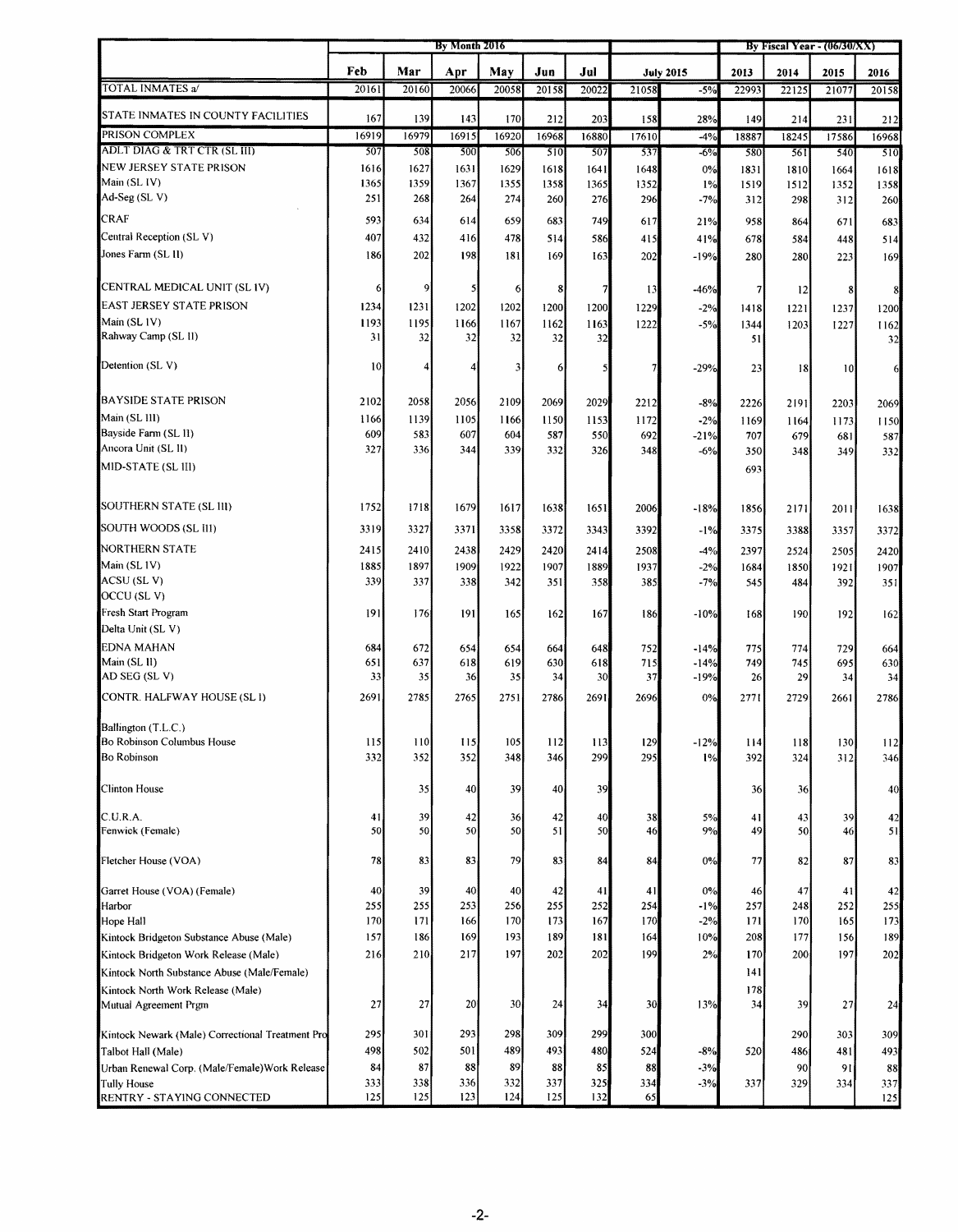|                                                        | By Month 2016 |              |              |                 |               |              | Fiscal Years - $(6/30/XX)$ |                  |              |              |               |              |
|--------------------------------------------------------|---------------|--------------|--------------|-----------------|---------------|--------------|----------------------------|------------------|--------------|--------------|---------------|--------------|
|                                                        | Feb           | Mar          | Apr          | May             | Jun           | Jul          |                            | <b>July 2015</b> | 2013         | 2014         | 2015          | 2016         |
| <b>IYOUTH CORRCTNL COMPLEX</b>                         | 2950          | 2917         | <b>28851</b> | 2844            | 2853          | 2807         | 3225                       | $-13%$           | 3957         | 3666         | 3260          | 2853         |
| <b>IGARDEN STATE RECPTN &amp; YTH</b><br>Main (SL III) | 1476<br>14761 | 1471<br>1471 | 1484<br>1484 | 14451<br>1445 I | 1433<br>14331 | 1426<br>1426 | 1657<br>16571              | $-14%$<br>$-14%$ | 1840<br>1840 | 1689<br>1689 | 1664<br>16641 | 1433<br>1433 |
| <b>ALBERT C. WAGNER</b><br>Main (SL III)               | 656<br>391    | 634<br>378I  | 631<br>369I  | 647<br>384      | 658<br>397    | 633<br>380   | 6961<br>427                | $-9%$<br>$-11%$  | 1042<br>754  | 1014<br>734  | 696<br>430I   | 658<br>397   |
| Ad Seg $(SL V)$                                        | 265           | 256          | 262          | 263             | 261           | 253          | <b>269</b>                 | $-6%$            | 288          | 280          | 266           | 261          |
| <b>IMOUNTAINVIEW YTH CORR</b><br>Main (SL III)         | 818<br>818    | 812<br>812   | 770I<br>770I | 752<br>7521     | 762<br>762    | 748<br>748   | 872l<br>872                | $-14%$<br>$-14%$ | 1075<br>1075 | 963<br>963   | 900l<br>9001  | 762<br>7621  |

## END OF MONTH INMATE POPULATION (Continued)

INMATES BY HOUSING SECURITY LEVEL\*

|                             | By Month 2016 |               |               |       |       |       |              |                  | Fiscal Years (6/30/XX) |               |       |              |
|-----------------------------|---------------|---------------|---------------|-------|-------|-------|--------------|------------------|------------------------|---------------|-------|--------------|
|                             | Feb           | Mar           | Apr           | May   | Jun   | Jul   |              | <b>July 2015</b> | 2013                   | 2014          | 2015  | 2016         |
| <b>TOTAL RESIDENT COUNT</b> | 20161         | <b>201601</b> | <b>200661</b> | 20058 | 20158 | 20022 | <b>21058</b> | $-5%$            |                        | 229931 221251 | 21077 | <b>20158</b> |
| In County Facilities        | 1671          | 1391          | 1431          | 170I  | 212   | 203   | 158          | 28%              | 149                    | 214           | 231   | 212          |
| <b>SL</b> 1 (Community)     | 26911         | 2785          | 2765I         | 2751  | 2786  | 2691  | 2696         | 0%               | 2771                   | 2729          | 2661  | 2911         |
| <b>SL II</b> (Minimum)      | 19621         | 1950I         | 1958I         | 1934l | 1909  | 1851  | 2059         | $-10%$           | 2163                   | 2081          | 1982  | 1784         |
| <b>SL III (Medium)</b>      | 94291         | 93531         | 9278          | 9228  | 9262  | 9208  | 100631       | -8%              | 113421                 | 106701        | 10075 | 9262         |
| SL IV (Maximum)             | 44491         | 4460          | 44471         | 4450  | 4435  | 4424  | 4524         | $-2%$            | 4554                   | 45771         | 45081 | 4435         |
| <b>SL V</b> (Close)         | 1463          | 1473          | 14751         | 15251 | 15541 | 1645  | 1558         | 6%               | 2014                   | 1854          | 16201 | 1554         |

\* SECURITY LEVEL - this is not a complete enumeration of each security level. Where facilities have various security levels, which

cannot be differentiated by individual housing units, the facility is assigned a security level consistent with a majority of inmates housed.